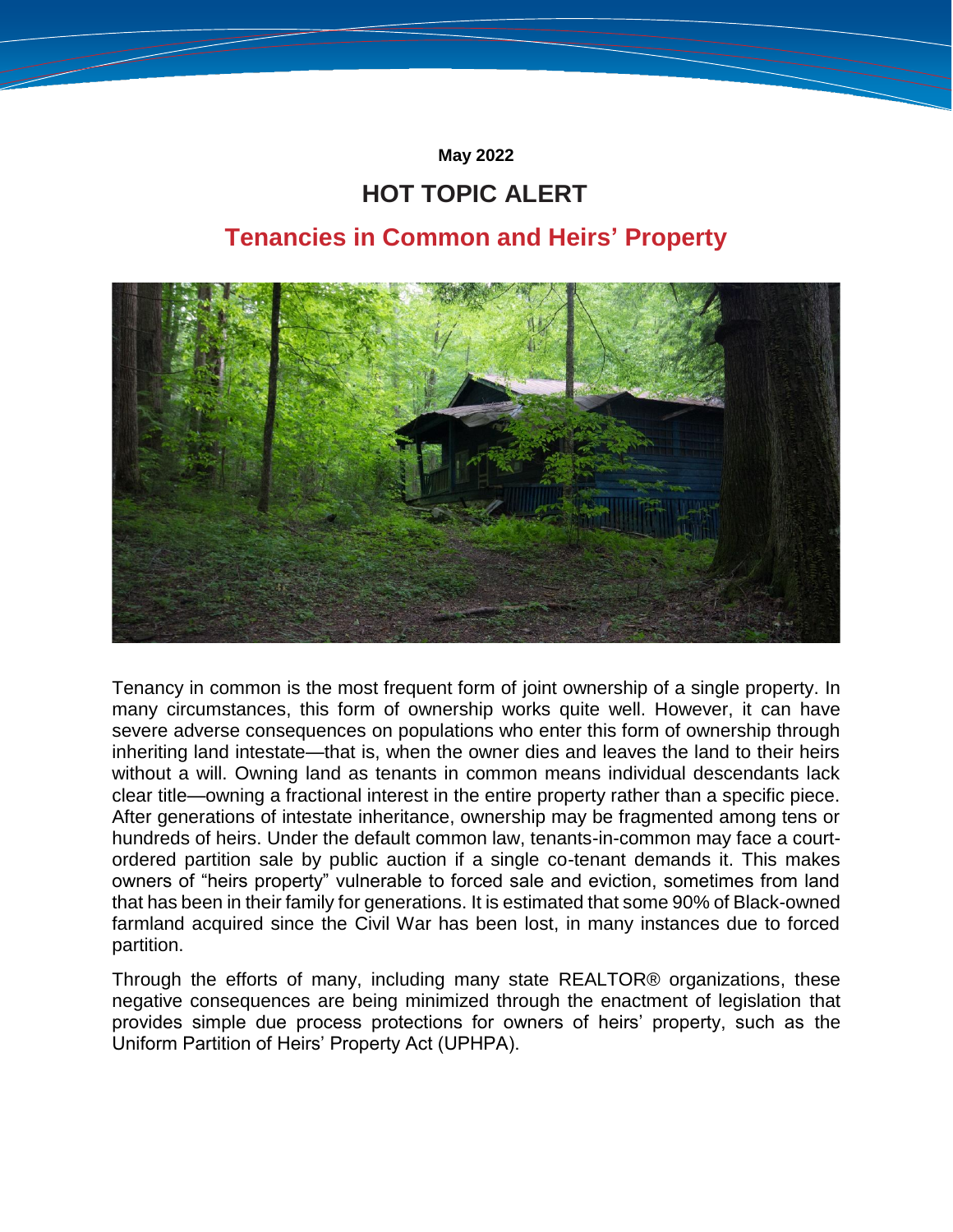## A. Definition of tenancy in common

Generally referred to as concurrent estates, property law includes three types of estates. For the purposes of this paper, we will examine a tenancy in common which is defined by two or more people having separate ownership shares and rights in a property or parcel of land. Each person holds an individual, undivided ownership interest, which gives them an equal right to use the property or to transfer their ownership interest.

#### B. How tenancies in common are created

The [tenancy in common](https://www.investopedia.com/terms/t/tenancy_in_common.asp) is formed when two or more owners have an ownership interest in a property. Tenants in common may convey, or transfer, their property interests to another individual at any time during the life of the tenant. In the case where the owner passes without a valid will, the property will pass to their estate under the [rules of](https://www.thebalance.com/who-inherits-property-owned-as-tenants-in-common-3505229)  [intestacy.](https://www.thebalance.com/who-inherits-property-owned-as-tenants-in-common-3505229) Tenancy in common is the default form of joint ownership. If there is more than one heir under the intestacy rules, they will take the property as tenants in common.

*Example:* Larry is the sole owner of a small farm. He has he has three daughters, but has never bothered to make a will. He assumes that the daughter who works the farm with him will be the one to take over and inherit the farm after his death. When Larry dies, his property goes to his three daughters as tenants in common. The daughter who worked the farm does not have a greater interest than either of her sisters.

#### C. Partition of tenancies in common

[Partition](https://www.law.cornell.edu/wex/partition) is a court action that divides property between co-owners. While joint owners usually can agree to split the property themselves, a partition action is when the court orders the division at the request of one of the co-owners. There are two kinds of partition: partition in kind; and partition by sale. [Partition in kind](https://jonespropertylaw.com/partition-action-for-tenants-in-common/) is a physical division of the property determined by the court. Partition in kind is often difficult to achieve, especially where a structure such as a home is present on the property. Where it is not possible to equitably divide the property, a partition by sale will occur. In a partition by sale, the court forces the sale of the property and each co-tenant receives their share of the profits.

Sometimes, an heir gains ownership to a share of the tenancy in common – either as directed by a will or through intestacy - but has no desire to own part of the property. In fact, the heir may not even have the resources for their share of taxes assessed against the property. In these types of circumstances, the heir/owner may seek any type of cash settlement.

This leaves the other tenant in common owners in a vulnerable position because the purchaser may then force a partition by sale of entire property. Depending on the state where the property is located, this may result in the property being sold by a court ordered [receiver,](https://www.realized1031.com/blog/petition-to-partition-when-co-tenants-just-cant) or the property may be sold at auction at less than market value. As a result, the co-tenants lose their property rights and must take proceeds of forced sale, usually less than could have been obtained at an ordinary sale.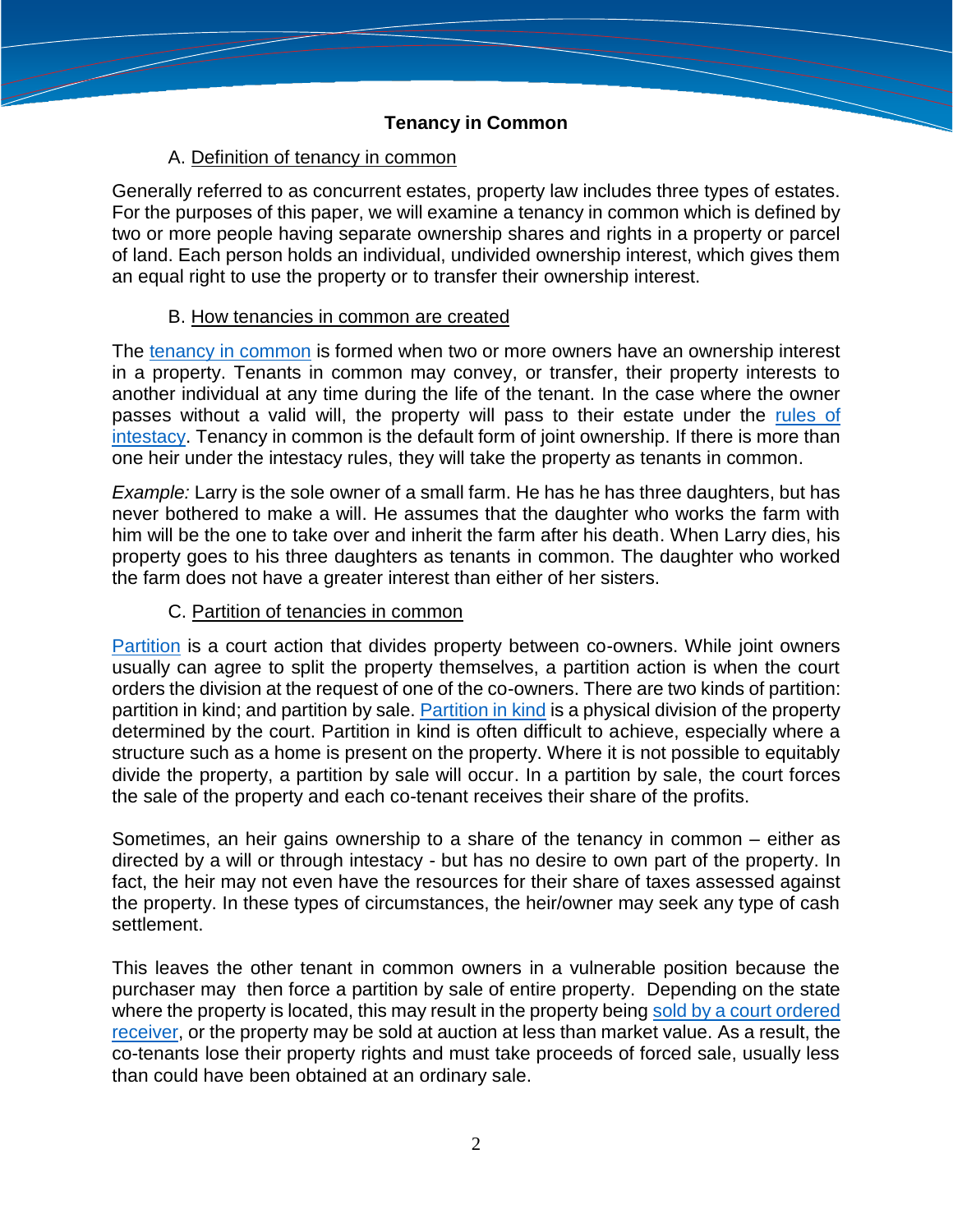In [one tragic case](https://www.deeds.com/articles/losing-the-family-home-to-partition-law/) that demonstrates the inequities that can occur, an uncle and a niece inherited a property in North Carolina with a property tax assessed value of \$123,600. Taxes of approximately \$1,600 were due, but neither the uncle nor the niece had the resources to pay the tax. As a result, the county foreclosed on the property and the land went to auction. During the foreclosure process, an unscrupulous individual gave the uncle \$4,400 with an option to purchase his share of the property. Although the uncle was led to believe that the intent of the third party was to help the family keep the property, it was not. In the end, the niece received nothing upon the sale by partition and the uncle became homeless.

# **Heirs' property**

[Heirs' property](http://www.hprc.southerncoalition.org/?q=node/5) is family-owned land that is jointly owned by descendants of a deceased person whose estate did not clear probate. The descendants, or heirs, have the right to use the property, but they do not have a clear or marketable title to the property since the estate issues issues remain unresolved.

Since some segments of the population lack access to legal services, property transfers may occur generation after generation without the benefit of wills or estate plans. When this happens, ownership of the land becomes increasingly fractionated with the passing of each generation, so that over time the lands may be owned collectively by dozens or more descendants. Frequently, some family members may continue to live on and work the land, while other co-tenants may move away and lose any connection to the land. Clearing title after numerous transfers can be expensive and time consuming, even when all co-tenants are in agreement, and is often just not done.

#### A. Impact of heirs' property on Black Americans

The impact of the issues with heirs' property are felt disproportionately by rural and Black American populations for whom owning property was a mission after the Civil War. Consider, for example, that while Black Americans owned 16 million acres of land in the US by 1910, [that figure had decreased](https://link.springer.com/article/10.1007/s12111-018-9394-8) to about 3 million acres by 2012. In addition, [by](https://features.propublica.org/black-land-loss/heirs-property-rights-why-black-families-lose-land-south/)  [some estimates,](https://features.propublica.org/black-land-loss/heirs-property-rights-why-black-families-lose-land-south/) heirs property makes up more than a third of black-owned land in the Southern United States — 3.5 million acres, with a value of more than \$28 billion. Essentially, the property rights of the heirs are taken away through no fault of the owners, depriving heirs of generational wealth.

#### B. Stories demonstrating impact

The plight of Black American property owners is detailed by the story of [Evelina Jenkins.](https://www.nytimes.com/1972/12/07/archives/blacks-in-south-struggle-to-keep-the-little-land-they-have-left.html) Ms. Jenkins, at 65 years old, had lived most of her life on property that her grandfather had farmed and raised his family on. For years, she paid a man \$15 a year that she was led to believe was for the payment of taxes on the land. Then, one year Mrs. Jenkins went to the man with the annual \$15 payment but was told that her payment for all those years was not for taxes but instead was an annual rent payment. He informed her that he owned the property during this time, not her. He also told her that he had now sold the property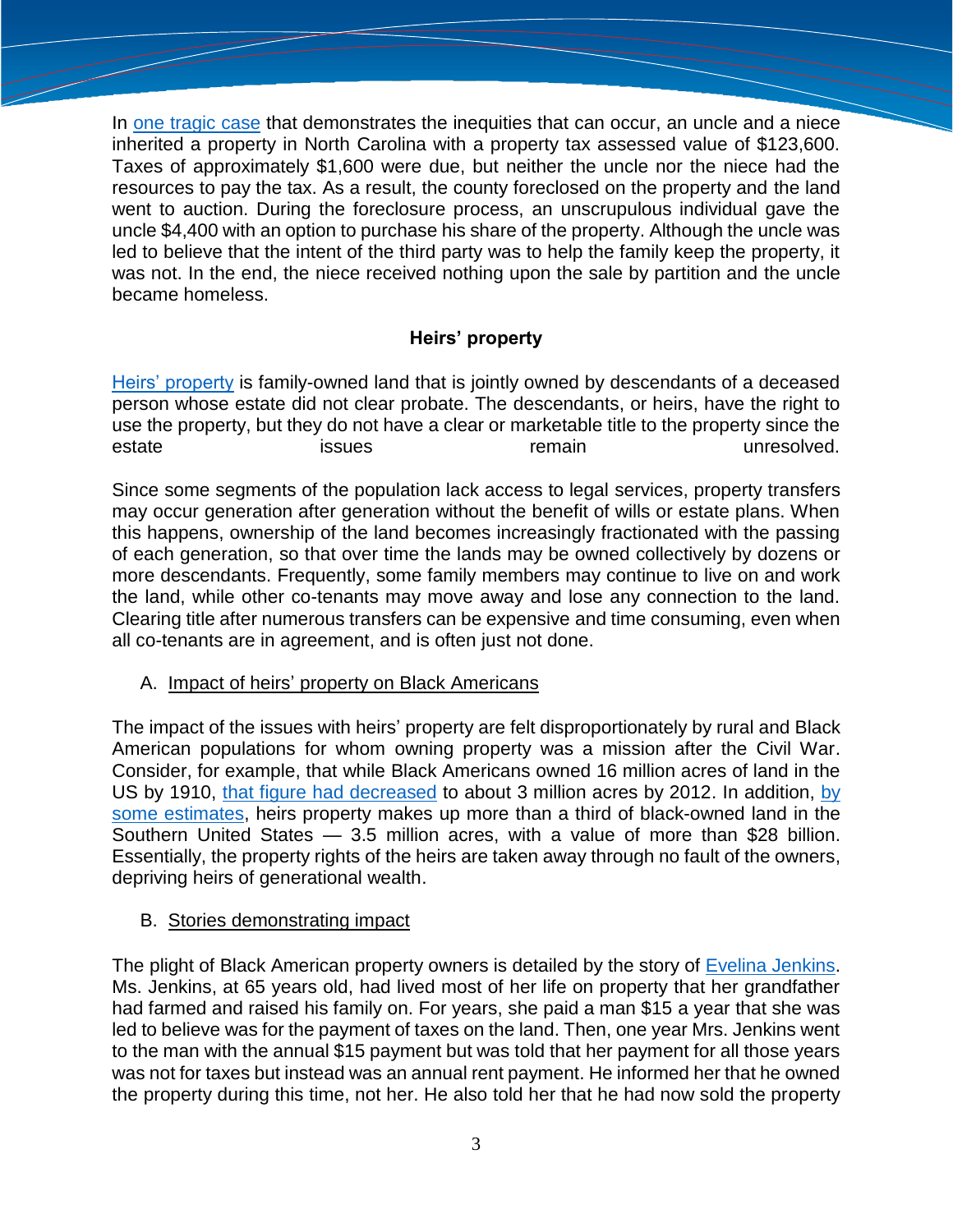and she would need to vacate the premises. It appears that the man had let the property taxes lapse on the land, and then bought it himself when the county sold it at auction. She now lives on land owned by her cousin, while her property has been transformed into what has been called a "a middle-class white playground and residential community worth many thousands of dollars."

Another illustrative story is the case of [two brothers](https://abc11.com/carteret-county-brothers-contempt-of-court-melvin-davis/5163473/) - Melvin Davis and Licurtis Reels. The Reels family has ties to property in North Carolina dating back to Reconstruction, when apparently the land was gifted to family ancestors after being freed from slavery. Elijah Reels appears to have taken formal ownership of the land in 1911. Elijah's grandson, Mitchell, eventually took ownership of the land but died intestate, which led to a distant relative being able to claim ownership of a portion of the land.

Although descendants of Mitchell Reels, brothers Licurtis Reels and Melvin Davis, continued to occupy and claim ownership of the property, the land was sold by another co-tenant in 1985 and then again in 1986, without their consent. From that time until 2011, the purchaser took the brothers to court numerous times and won judgment after judgment for the brothers to remove their homes and promise not to trespass on the land their family had owned for generations. But they refused to vacate the property or to concede ownership. Finally, in 2011 a Contempt of Court order was issued and the brothers were ordered to jail until they agreed to abide by the judgment to remove their homes and not trespass on the land. The brothers spent eight years in jail protesting the sale of property owned by their family as far back as 1911.The brothers remain in contempt of the court order even though they were released from jail in 2019. See also *Adams Creek Assoc. v. Davis*[, 257 N.C. App. 391, 810 S.E.2d 6 \(2018\),](https://scholar.google.com/scholar_case?case=14829221243379106212&q=810+S.E.2d+6+&hl=en&as_sdt=6,24) *vacated and remanded* 371 N.C. 464, 818 S.E.2d 100 (2018).

# C. Uniform Partition of Heirs' Property Act (UPHPA)

The [Uniform Partition of Heirs Property Act \(UPHPA\)](https://www.uniformlaws.org/committees/community-home?CommunityKey=50724584-e808-4255-bc5d-8ea4e588371d) helps preserve family wealth passed to the next generation in the form of real property. The UPHPA does this by providing a series of simple due process protections:

- notice,
- appraisal,
- right of first refusal, and
- if the other co-tenants choose not to exercise their right and a sale is required, a commercially reasonable sale supervised by the court to ensure all parties receive their fair share of the proceeds.

The has been adopted by 20 states and US Virgin Islands. [Legislation to adopt the Act](https://www.uniformlaws.org/committees/community-home?CommunityKey=50724584-e808-4255-bc5d-8ea4e588371d) is pending in eight states and the District of Columbia.

The UPHPA is a model law promulgated by the Uniform Law Commission (ULC). The ULC, also known as the National Conference of Commissioners on Uniform State Laws, established in 1892, provides states with non-partisan, well-conceived and welldrafted legislation that brings clarity and stability to critical areas of state statutory law.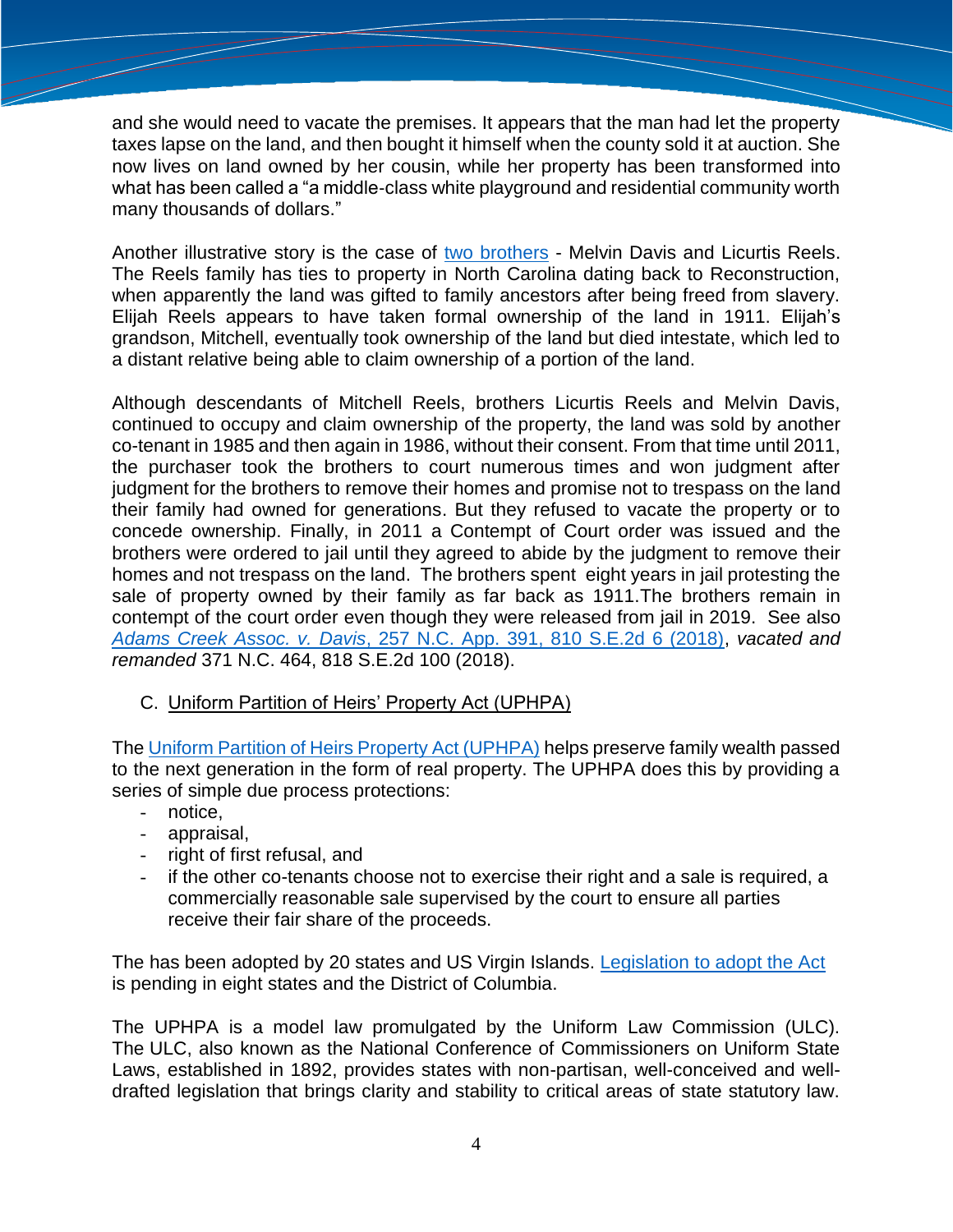The UPHPA was principally drafted by [Prof. Thomas Mitchell](https://www.macfound.org/fellows/class-of-2020/thomas-wilson-mitchell) at Texas A&M University.

Professor Mitchell is a [nationally recognized expert](https://www.lawandsociety.org/2020/08/26/lsa-stories-defying-great-odds-mitigating-property-loss-through-historic-partition-law-reform-in-the-u-s/) on Black land loss. Professor Mitchell began taking action after witnessing the erosion of property rights by Black and other disadvantaged populations through heirs property. His work has identified the most vulnerable property owners as those who have a low income or low wealth and lack of access to legal services, and thus have a low rate of will making or estate planning (approximately 24% of Black Americans have a will, as opposed to approximately 61% of non-Latino white Americans). Their properties are located in areas undergoing intensification of development and a rapid appreciation of property values.

Since its introduction in 2010, the UPHPA has had a positive impact in the twenty states where it has been adopted. There has been a significant reduction in number of abusive partition actions being filed in many states that have adopted the UPHPA, including [Georgia](https://likenknowledge.org/wp-content/uploads/2021/11/FINAL-REPORT.pdf) and South Carolina. The UPHPA has also helped bring about a dramatic increase in sales prices being realized for partition sales under UPHPA'S open-market sale procedure. For example, in one [Texas case,](https://www.pewtrusts.org/en/research-and-analysis/blogs/stateline/2019/06/18/new-laws-help-rural-black-families-fight-for-their-land) property sold for \$3,000,000 using UPHPA open-market sales procedure, instead of the \$1,000,000 that would have been realized using the normal judicial sale, auction procedure conducted at the courthouse.

## D. Heirs Property Relending Program

Federal legislation has also been enacted to help with the problem of heirs property. The [Heirs' Property Relending Program](https://www.farmers.gov/working-with-us/heirs-property-eligibility/relending#:~:text=Heirs) (HPRP), established as part of the 2018 Farm Bill (PL [115-334\)](https://www.congress.gov/115/plaws/publ334/PLAW-115publ334.pdf) lends funds to eligible entities to make loans to assist heirs with resolving ownership and succession issues on farmland with multiple owners. [Eligible lenders](https://www.fsa.usda.gov/news-room/news-releases/2021/lenders-can-now-apply-for-new-heirs-property-relending-program) may borrow up to \$5 million for relending, at an annual interest rate of 1%. The Department of Agriculture (USDA) provides funds to intermediary lenders who, in turn, make loans to qualified individuals. Funds may also be used for buying out the interests of other heirs in jointly-owned property, and for expenses incurred in clearing the title to the heirs property, including closing costs, appraisals, title searches, surveys, preparing documents, mediation, and legal services. To date, [\\$67 million](https://www.usda.gov/media/press-releases/2021/07/29/biden-administration-invest-67-million-help-heirs-resolve-land) has been appropriated for the HPRP.

#### E. HPRP alternative documentation

In addition to loans, the HPRP established a program to assist the operators of heirs property in becoming eligible for federal agricultural assistance. The USDA requires a farm number for participation in these programs, but with unclear title, such a number can be difficult, if not impossible, to obtain. The HPRP allows heirs' property operators (not just owners) to establish a farm number, to be eligible for USDA programs. These programs include lending, disaster relief programs, and participation in county committees.

If a state has adopted the UPHPA, a farm number will be issued on presentation of:

- A court order verifying the land meets the definition of heirs' property as defined in the UPHPA; or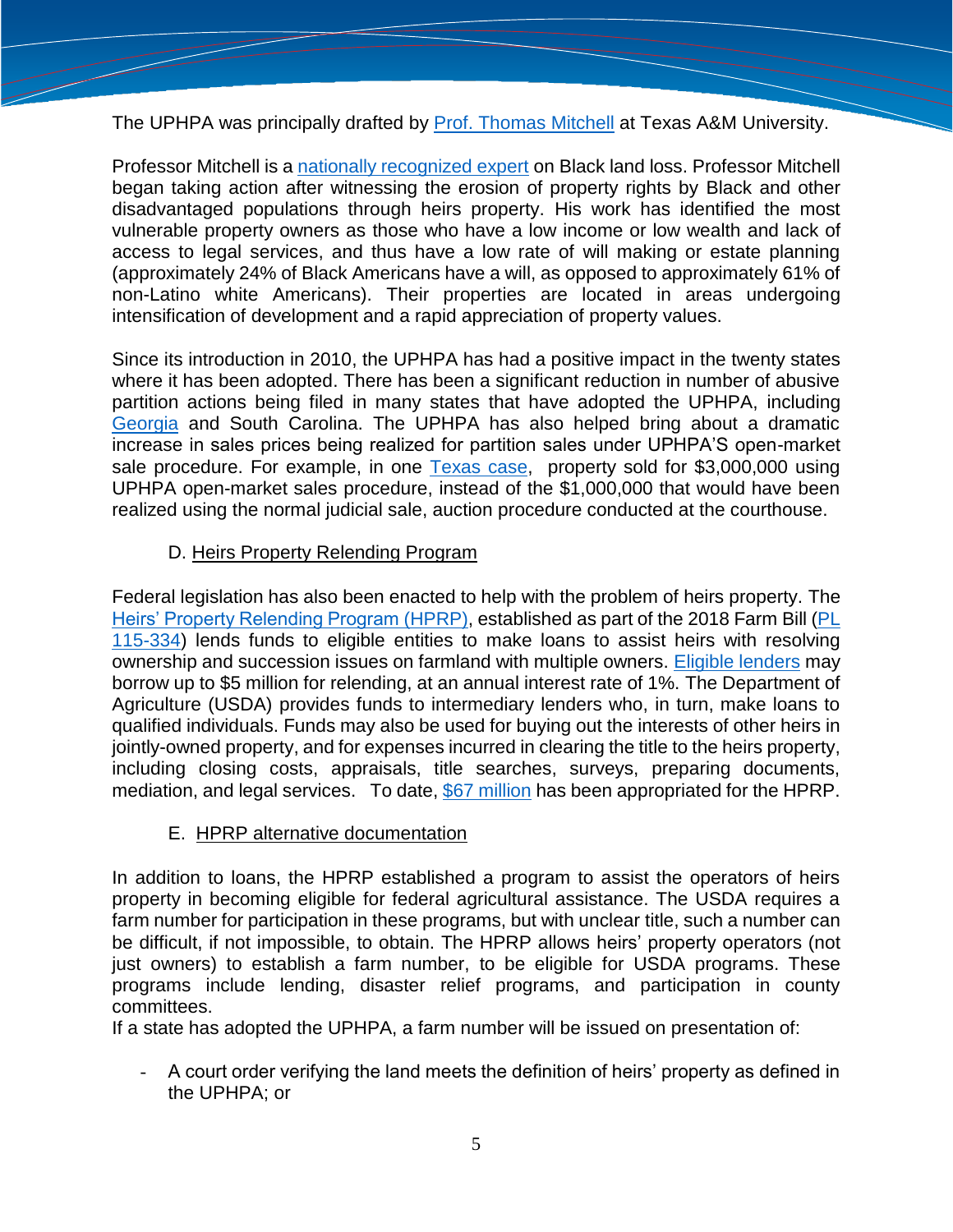- A certification from the local recorder of deeds that the recorded owner of the land is deceased and at least 1 heir has initiated a procedure to retitle the land.

In states that have not adopted the UPHPA, a farm number can be obtained by presenting:

- A tenancy-in-common agreement, approved by a majority of the owners, that gives the individual the right to manage and control a portion or all of the land,
- Tax returns for the previous 5 years showing the individual has an undivided farming interest,
- Self-certification that the individual has control of the land for purposes of operating a farm or ranch,
- Any other documentation acceptable by the FSA county office, that establishes that the individual has general control of the farming operation, including, but not limited to, any of the following:
	- o affidavit from an owner stating that the individual has control of the land limited power of attorney giving the individual control of the land, or
	- o canceled checks and or receipts for rent payments and/or operating expenses.
	- F. REALTOR® Association activity

The National Association of REALTORS® (NAR) represents 1.5 million residential and commercial practitioners involved in all facets of the industry as brokers, sales agents, property managers, appraisers, and counselors. As the largest professional trade association in the United States, NAR advocates for policies that promote and protect a dynamic U.S. real estate market and fosters homeownership and investment opportunities for qualified purchasers of real property. A fundamental principle of NAR is the protection of property rights.

The National Association of REALTORS® State and Local Issues Policy Committee and the Fair Housing Policy Committee examined these issues through an informational webinar on April 13, 2022. As of this publication, the State and Local Issues Policy Committee is determining whether to add a policy statement to encourage its state associations to promote legislation to reform state laws that provide due process protections for owners of heirs' property, such as the UHPHA.

State REALTOR® associations have helped the UPHPA over the finish line in several state legislature

South Carolina – With the support and efforts of the South Carolina Association of Realtors, the [Clementa C. Pinckney Uniform Partition of Heirs' Property Act](https://law.justia.com/codes/south-carolina/2020/title-15/chapter-61/section-15-61-310/) was passed in 2016. The Act was named in honor of the late pastor and Senator Clementa Pinckney, who was killed in the [2015 Emanuel African Methodist Episcopal Church shooting in](https://www.history.com/this-day-in-history/charleston-ame-church-shooting)  [Charleston,](https://www.history.com/this-day-in-history/charleston-ame-church-shooting) and whose legislative career included advocacy on behalf of disadvantaged property owners. Local affiliates, like the Charleston Trident Area Association of REALTORS®' Diversity and Inclusion Task Force, also continue to work to educate the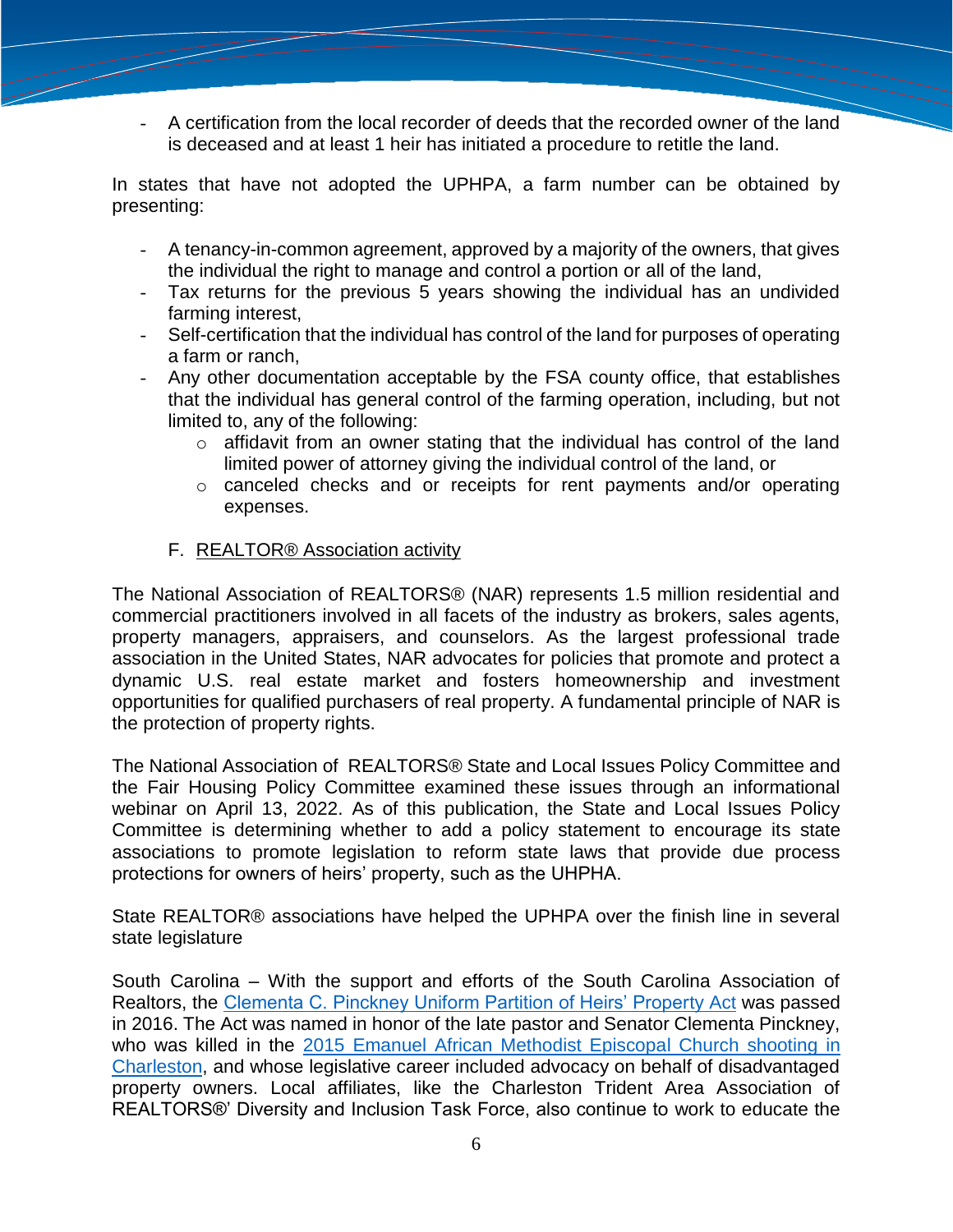public on property rights and assist those that are dealing with heirs' property issues.

California – On March 8, 2021, the California Association of Realtors (CAR) announced a Fair Housing and Equity legislative package designed to help address ongoing fair housing and equity issues that persist, especially for communities of color. Recognizing the need to address California's worsening housing affordability and availability crisis with increased housing supply and fair housing reforms, C.A.R. has established the Californians Need Housing Now initiative. This initiative has urged the Legislature to enact the bills specifically designed to address the historic and ongoing inequities facing black, indigenous, and people of color (BIPOC) communities that have made it harder for these communities to access and afford housing in California. Included in this package was [Uniform Partition of Heirs Property Act.](https://leginfo.legislature.ca.gov/faces/codes_displayText.xhtml?lawCode=CCP&division=&title=10.5.&part=2.&chapter=10.&article=) This bill adds California to the list of states that utilize the Uniform Partition of Heirs Property Act (UPHPA), an act promoted by the Uniform Law Commission.

Other state associations are working for adoption of the UPHPA. In Massachusetts, a state in which legislation to enact the UPHPA is pending, [the Association of Realtors®](https://www.marealtor.com/fair-housing/) has an online seminar series given by Professor Mitchell, in which the UPHPA is explained and which sets out suggestions for advocacy for the UPHPA. The Maryland Association of Realtors® has put its support behind [HB 777](https://mgaleg.maryland.gov/mgawebsite/Legislation/Details/HB0777?ys=2022RS)[/SB 92,](https://mgaleg.maryland.gov/mgawebsite/Legislation/Details/SB0092?ys=2022RS) bills to enact the UPHPA. Both bills passed the Legislature by unanimous votes, and are being sent to the Governor for approval.

#### G. Other Organizations

The UPHPA has support from a wide range of organizations. The [American College of](https://www.uniformlaws.org/HigherLogic/System/DownloadDocumentFile.ashx?DocumentFileKey=22edc82b-1753-66f5-a2d1-1afc113f305a&forceDialog=0)  [Real Estate Lawyers](https://www.uniformlaws.org/HigherLogic/System/DownloadDocumentFile.ashx?DocumentFileKey=22edc82b-1753-66f5-a2d1-1afc113f305a&forceDialog=0) was an early supporter of the Act. The American Bar Association, particularly its sections of State [and Local Government Law](https://www.americanbar.org/news/abanews/aba-news-archives/2021/08/aba-heirs-conference-to-explore-stronger-laws-to-protect-land--h/) and [Real Property, Trust and](https://www.americanbar.org/groups/state_local_government/publications/state_local_law_news/2016-17/fall/restoring_hope_heirs_property_owners_uniform_partition_heirs_property_act/)  [Estate Law,](https://www.americanbar.org/groups/state_local_government/publications/state_local_law_news/2016-17/fall/restoring_hope_heirs_property_owners_uniform_partition_heirs_property_act/) has also advocated for the UPHPA, and continues to provide education materials on the Act and also engages in discussion regarding ways to strengthen the protections for owners of heirs property.

Other [organizations who support the UPHPA](https://www.uniformlaws.org/HigherLogic/System/DownloadDocumentFile.ashx?DocumentFileKey=0eb33adf-6631-aad3-a65c-59593348c817&forceDialog=0) include the NAACP, the American Planning Association, and the American Land Title Association.

The farm machinery manufacturer [John Deere](https://www.deere.com/en/index.html) has joined with the [National Black](https://nationalblackgrowerscouncil.com/)  [Growers Council](https://nationalblackgrowerscouncil.com/) and the [Thurgood Marshall College Fund](https://www.tmcf.org/) to establish a [coalition](https://www.prnewswire.com/news-releases/john-deere-the-national-black-growers-council-and-the-thurgood-marshall-college-fund-announce-coalition-to-preserve-heirs-property-in-rural-us-communities-301131430.html) focused on the work needed to improve the livelihoods of Black farmers. The coalition will place a particular emphasis on the preservation of heirs' property in rural communities. The Federation of Southern Cooperatives, with funding provided by John Deere, is sponsoring [summer interns](https://www.federation.coop/) to work on the legal issues surrounding heirs property.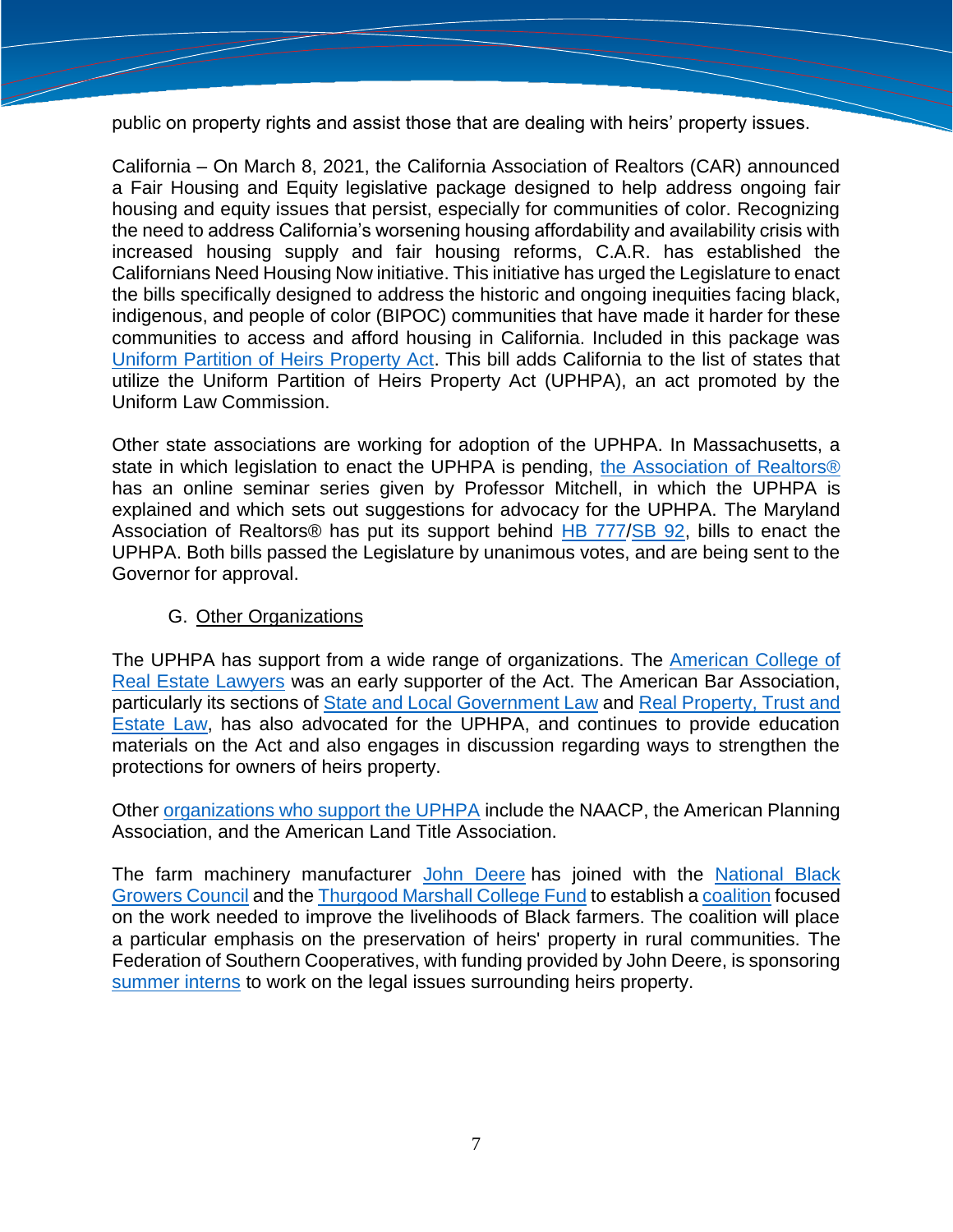#### **CONCLUSION**

The Uniform Partition of Heirs Property Act and similar legislation holds remarkable promise for protecting property rights, curbing partition abuse, and preserving family wealth. More work needs to be done to get this important legislation enacted into all remaining US jurisdictions, with state REALTOR® associations playing an important role in this effort. REALTORS® can help reform property law to address the loss of property and wealth by vulnerable populations.